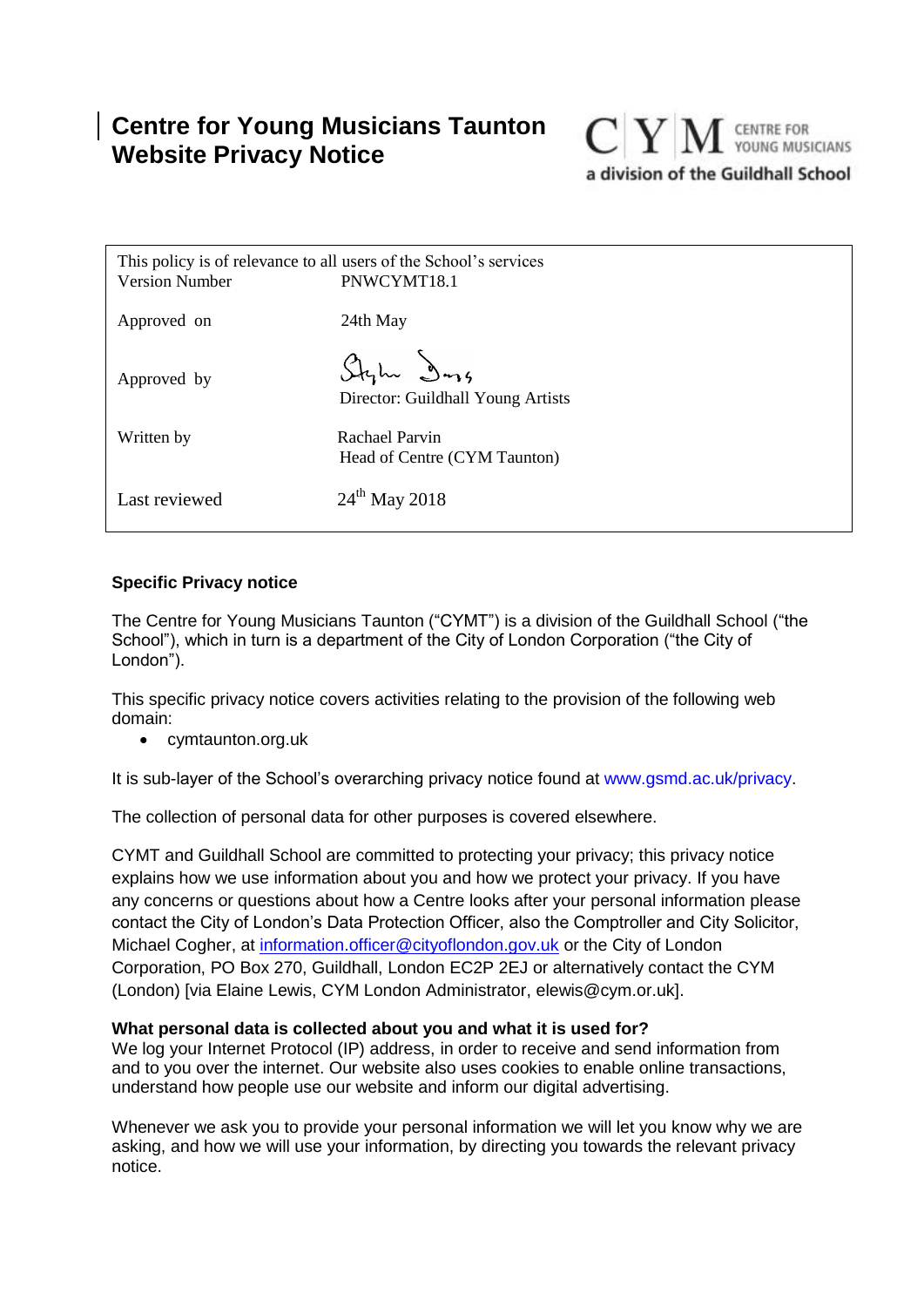If you complete and submit the online application form and/or download and complete and submit the PDF Bursary Application Form, we may collect personal data ("submitted data") such as the following:

• Biographical information including your name, gender and date of birth

• Contact details and communication preferences such as your address, email and phone number

- Other identity details such as domicile and nationality, demographic information
- Family and parent/guardian details where relevant to our needs

We may also collect special category data (previously 'sensitive'):

• For support and statutory/monitoring reporting: disability, health and medical conditions

• For admission and safeguarding purposes: criminal convictions

• For statutory monitoring and reporting purposes: racial or ethnic origin, religion or similar beliefs, sexual orientation

Personal information relating to criminal offences and convictions is also collected and although not 'special category data', is still sensitive in nature and merits higher protection. This would be collected for admission and safeguarding purposes.

## **How do we keep your submitted data safe?**

CYMT commits to keeping your submitted data securely and treating it with sensitivity. All personal data that we hold is stored on the Database with appropriate security measures in place. Any staff with access to this information will have completed the City of London data protection training. The database can only be accessed by people who need it to do their job.

## **Cookies (see appendix 1)**

Cookies are files stored in your browser and are used by most websites to help personalise your web experience. Some features on this site will not function if you do not allow cookies. Cookies collect information about your computer, including your IP address, operating system and browser type, for statistical, non-identifiable purposes. They allow us to estimate information such as audience size and usage patterns, for example whether the visitor has been to the site before, which country they are in and what site referred the visitor to the web page.

## **Compliance cookies**

This type of cookie allows us to know whether or not you have given consent to the use of cookies and therefore do not need to be presented with this consent request message again.

## **Analytics cookies**

These websites uses Google Analytics, a web analysis service of Google Inc. Google Analytics uses cookies, text files which will be stored on your computer and enable us to analyse your use of our website.

Google Analytics uses only first-party cookies. This means that all cookies set by Google Analytics for the Centre for Young Musicians send data only to the School's servers. This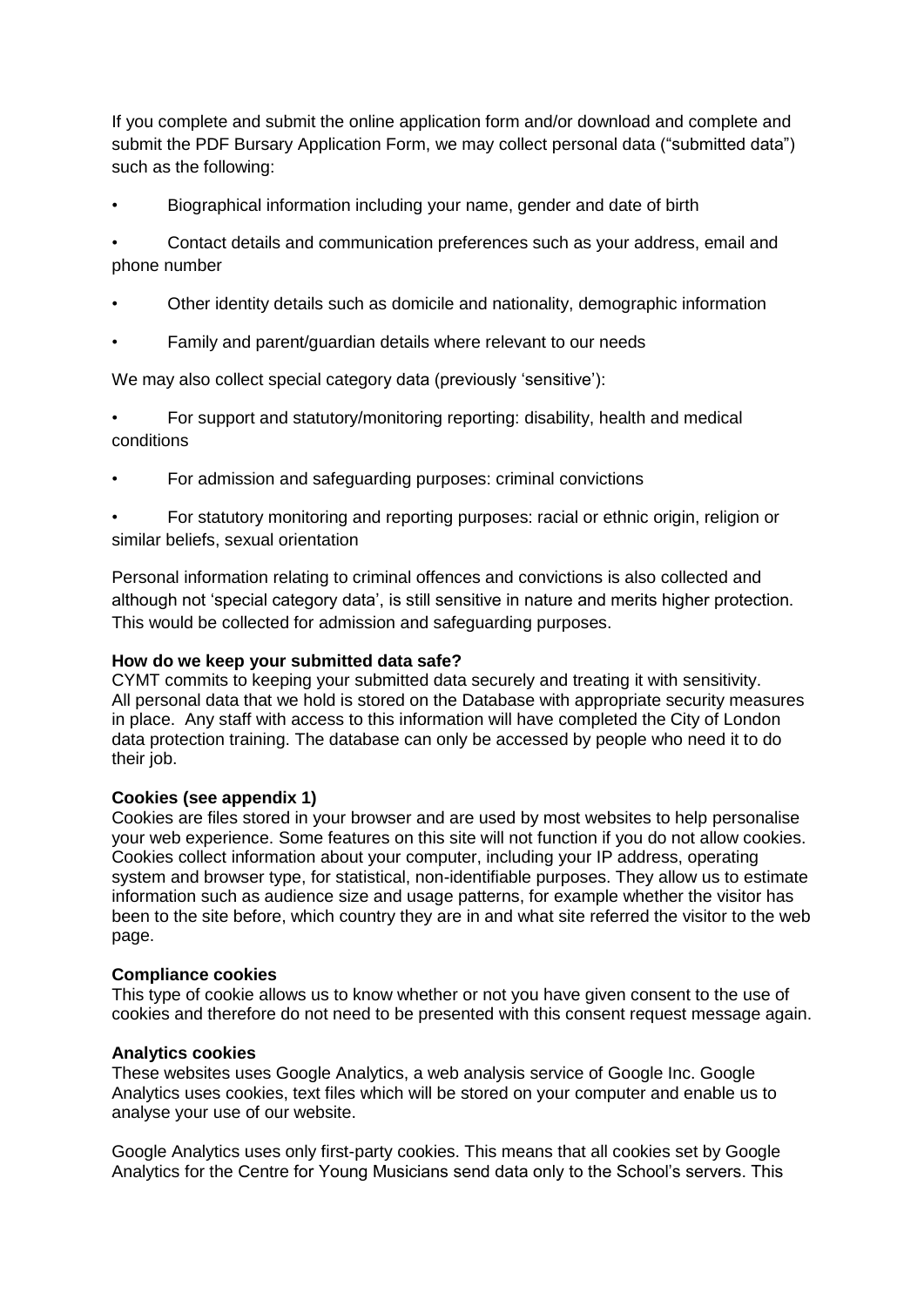data cannot be altered or retrieved by any service on another domain and we will never disclose information stored in your cookie to third parties.

The Google Analytics Terms of Service, which all Analytics customers adhere to, prohibits the tracking or collection of personal information (such as name and email address) using Google Analytics or associating personal information with web analytics information.

#### **Third Party Cookies**

Cookies may be set through our website by other companies. Data may be collected by these companies that enable them to serve up adverts on other sites that are relevant to your interests.

#### **Can I opt-out of cookies?**

Yes. You can adjust your internet browser settings to not accept cookies, or choose to allow only certain 'trusted' sites to store cookies on your computer. Google Analytics also provides an opt-out browser add-on which [you can download here](https://tools.google.com/dlpage/gaoptout?hl=None) Please note, opting out of cookies may mean you are unable to use some of the facilities on our website.

#### **Further info**

The Information Commissioner's Office provides some advice about cookies and their use. It also provides a link to www.aboutcookies.org which is run by the law firm Pinsent Masons. This website provides even more information about cookies, including how you can delete any cookies and how to allow trusted sites to store their cookies on your computer.

#### **Log files**

User access data is collected on these systems for system administration, identifying errors and for producing usage statistics. Logged information includes data such as login status, IP address and device information such as browser, operating system and device type.

#### **Why we are allowed to use your personal data?**

The processing of your personal information for the above purposes is necessary for legitimate interests to enable your access to the service.

#### **Who we can share your personal data with?**

Your data will be used solely by staff and contractors within CYMT for the purposes specified.

#### **Third party Plugins:**

Third party plugins for cymtaunton.org.uk are currently under review.

#### **How long we keep your personal data for?**

Personal data will be processed in accordance with the School's retention policies which are currently under review.